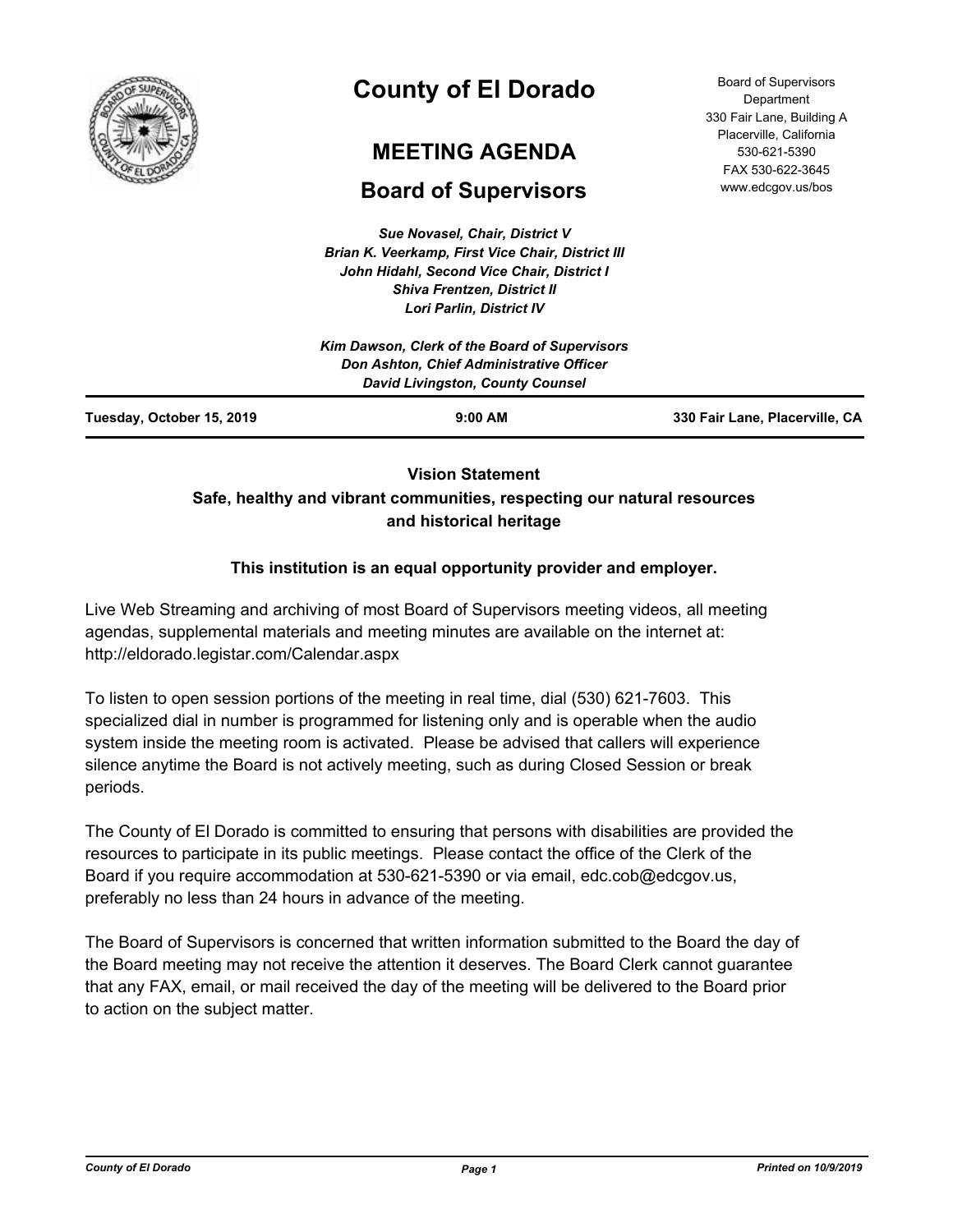The Board meets simultaneously as the Board of Supervisors and the Board of Directors of the Air Quality Management District, In-Home Supportive Services, Public Housing Authority, Redevelopment Agency and other Special Districts.

For Purposes of the Brown Act § 54954.2 (a), the numbered items on this Agenda give a brief description of each item of business to be transacted or discussed. Recommendations of the staff, as shown, do not prevent the Board from taking other action.

Materials related to an item on this Agenda submitted to the Board of Supervisors after distribution of the agenda packet are available for inspection during normal business hours in the public viewing packet located in Building A, 330 Fair Lane, Placerville or in the Board Clerk's Office located at the same address. Such documents are also available on the Board of Supervisors' Meeting Agenda webpage subject to staff's ability to post the documents before the meeting.

### **PROTOCOLS FOR PUBLIC COMMENT**

Public comment will be received at designated periods as called by the Board Chair.

Public comment on items scheduled for Closed Session will be received before the Board recesses to Closed Session.

Except with the consent of the Board, individuals shall be allowed to speak to an item only once.

On December 5, 2017, the Board adopted the following protocol relative to public comment periods. The Board adopted minor revisions to the protocol on February 26, 2019, incorporated herein:

Time for public input will be provided at every Board of Supervisors meeting. Individuals will have three minutes to address the Board. Individuals authorized by organizations will have three minutes to present organizational positions and perspectives and may request additional time, up to five minutes. At the discretion of the Board, time to speak by any individual may be extended.

Public comment on certain agenda items designated and approved by the Board may be treated differently with specific time limits per speaker or a limit on the total amount of time designated for public comment. It is the intent of the Board that quasi-judicial matters have additional flexibility depending upon the nature of the issue. It is the practice of the Board to allocate 20 minutes for public comment during Open Forum and for each agenda item to be discussed. (Note: Unless designated on the agenda, there is no Open Forum period during Special Meetings.)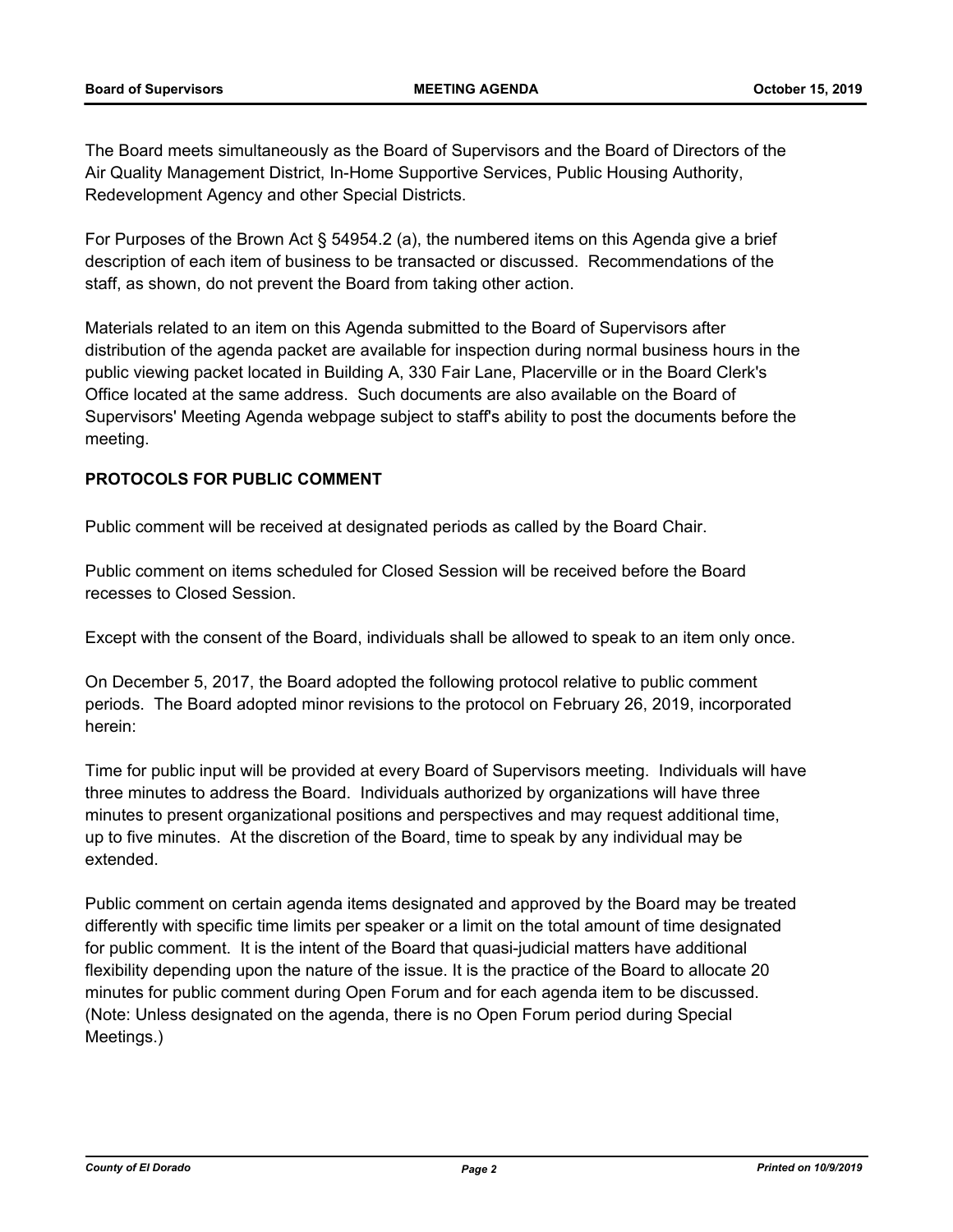Individual Board members may ask clarifying questions but will not engage in substantive dialogue with persons providing input to the Board.

If a person providing input to the Board creates a disruption by refusing to follow Board guidelines, the Chair of the Board may take the following actions:

Step 1. Request the person adhere to Board guidelines. If the person refuses, the Chair may turn off the speaker's microphone.

Step 2. If the disruption continues, the Chair may order a recess of the Board meeting.

Step 3. If the disruption continues, the Chair may order the removal of the person from the Board meeting.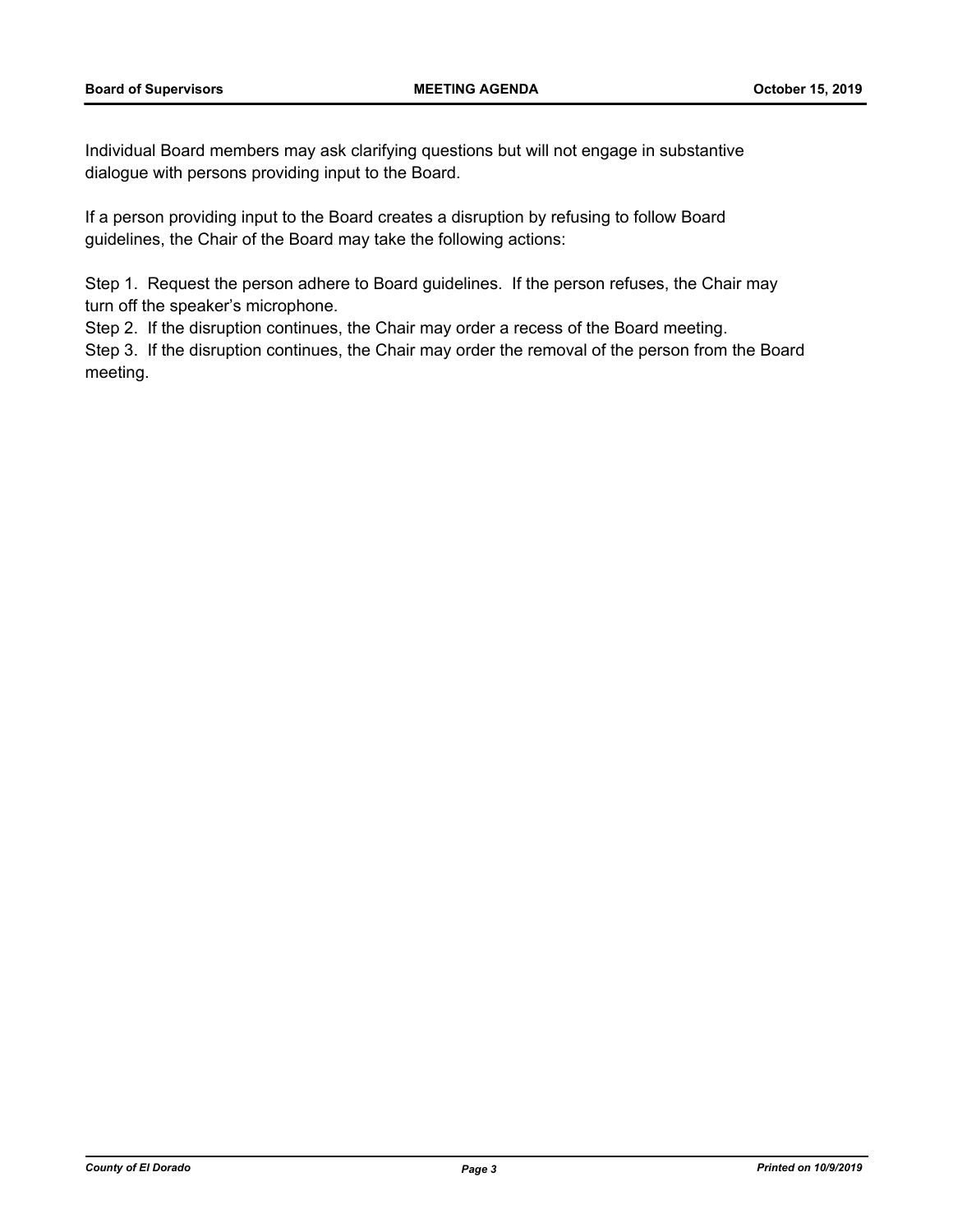### **9:00 A.M. - CALL TO ORDER**

#### **INVOCATION AND PLEDGE OF ALLEGIANCE TO THE FLAG**

#### **ADOPTION OF THE AGENDA AND APPROVAL OF CONSENT CALENDAR**

The Board may make any necessary additions, deletions or corrections to the agenda including moving items to or from the Consent Calendar and adopt the agenda and the Consent Calendar with one single vote. A Board member may request an item be removed from the Consent Calendar for discussion and separate Board action. At the appropriate time as called by the Board Chair, members of the public may make a comment on matters on the Consent Calendar prior to Board action.

#### **OPEN FORUM**

Open Forum is an opportunity for members of the public to address the Board of Supervisors on subject matter that is not on their meeting agenda and within their jurisdiction. Public comments during Open Forum are limited to three minutes per person. Individuals authorized by organizations will have three minutes to present organizational positions and perspectives and may request additional time, up to five minutes. The total amount of time reserved for Open Forum is 20 Minutes.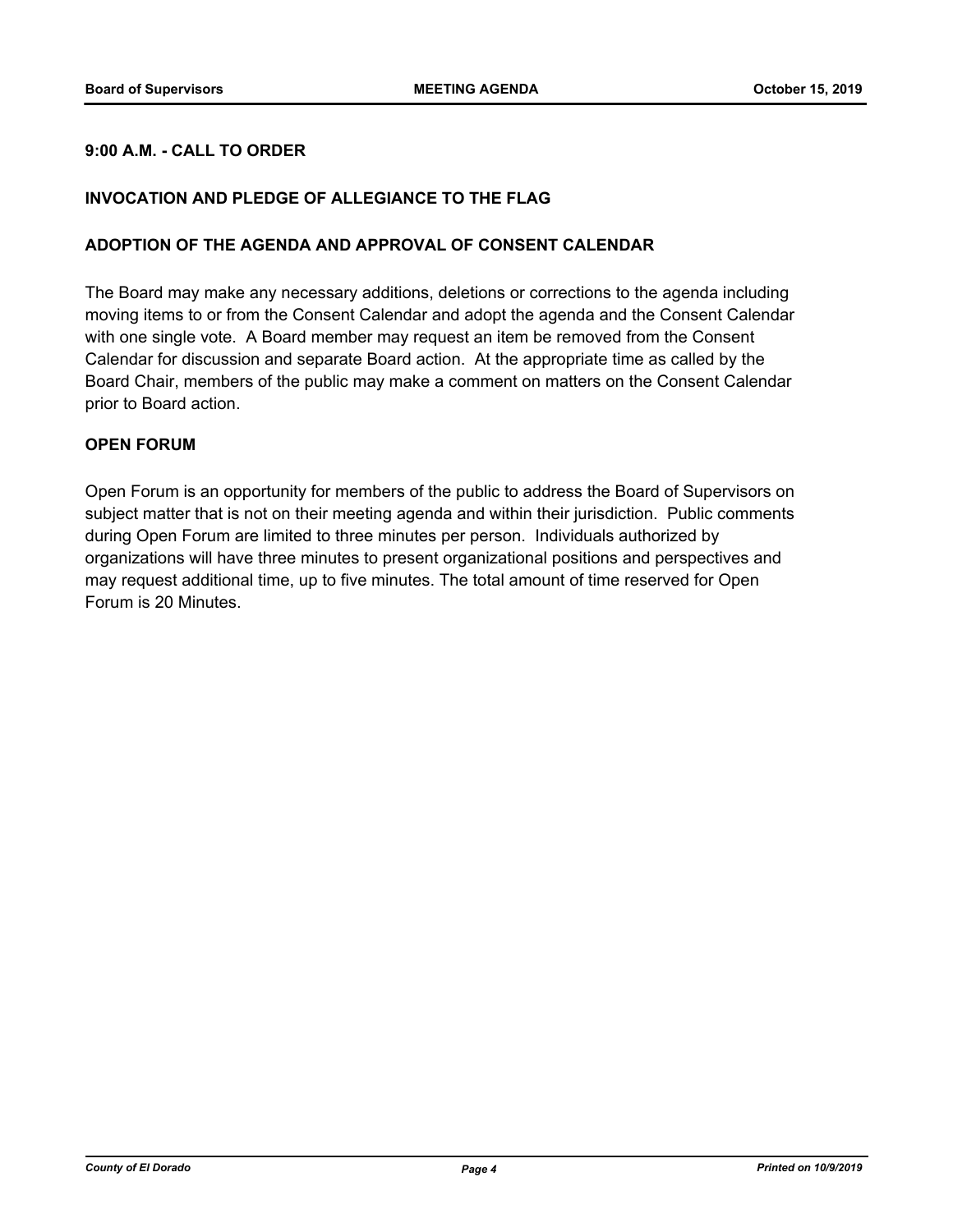#### **CONSENT CALENDAR**

**1.** [19-1508](http://eldorado.legistar.com/gateway.aspx?m=l&id=/matter.aspx?key=26830) Clerk of the Board recommending the Board approve the Minutes from the regular meeting of October 8, 2019.

#### **GENERAL GOVERNMENT - CONSENT ITEMS**

- **2.** [16-0305](http://eldorado.legistar.com/gateway.aspx?m=l&id=/matter.aspx?key=20961) Chief Administrative Office recommending the Board find that a state of emergency continues to exist in El Dorado County as a result of unprecedented tree mortality due to drought conditions and related bark beetle infestations. (Cont. 10/8/19, Item 2)
- **3.** [19-1458](http://eldorado.legistar.com/gateway.aspx?m=l&id=/matter.aspx?key=26779) Chief Administrative Office recommending the Board order the Auditor-Controller to disburse \$61,280.88 to the Garden Valley Fire Protection District from its Development Impact Mitigation Fee Account.

**FUNDING:** Development Impact Mitigation Fees.

**4.** [19-1308](http://eldorado.legistar.com/gateway.aspx?m=l&id=/matter.aspx?key=26630) Chief Administrative Office, Facilities Division, recommending the Board: 1) Make findings that it is more economical and feasible to contract out in accordance with Chapter 3.13, Section 3.13.030 of the County Contracting Out Ordinance to contract out for janitorial services for a facility outside the main government center locations;

> 2) Authorize the Purchasing Agent to sign Agreement for Services 4292 with Pro-Line Cleaning Services, Inc., to provide janitorial services for the Public Safety Facility with a term of three years and a not-to-exceed amount of \$297,860;

3) Authorize the Purchasing Agent, or designee, to execute further documents relating to Agreement for Services 4292, including amendments which do not increase the maximum dollar amount or term of the Agreement, and contingent upon approval by County Counsel and Risk Management; and

4) Approve the attached budget transfer decreasing appropriations in the Sheriff's budget and increasing appropriations in Facilities in the amount of \$75,000 in Fiscal Year 2019-20 for costs related to the monthly custodial and potential as-needed custodial services. (4/5 vote required to approve budget amendment) (Cont. 10/8/19, Item 5)

**FUNDING:** General Fund.

**Staff requesting this item be Continued to November 5, 2019.**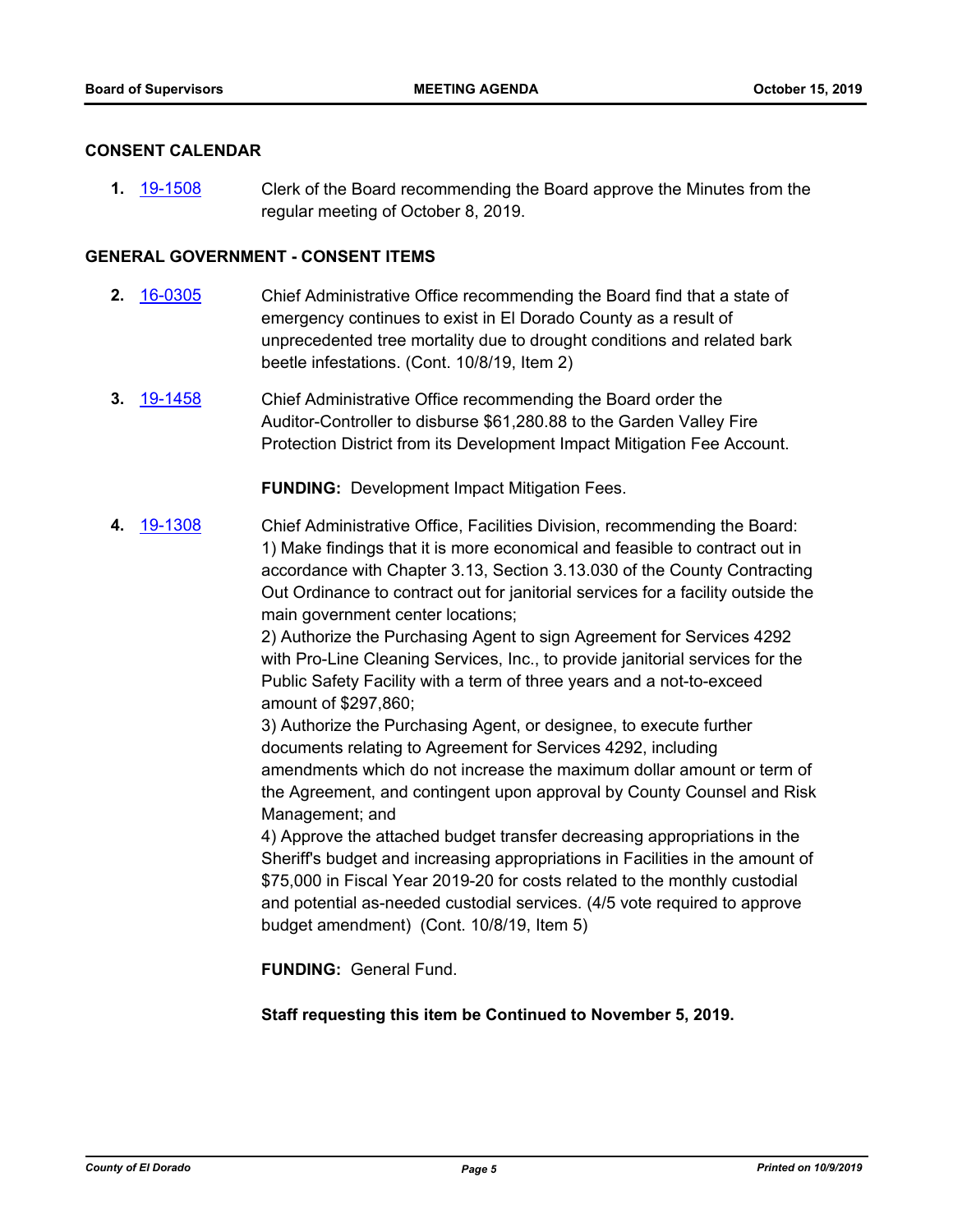**5.** [19-1477](http://eldorado.legistar.com/gateway.aspx?m=l&id=/matter.aspx?key=26798) Chief Administrative Office, Facilities Division, recommending the Board consider the following: 1) Authorize the Purchasing Agent to sign Facility Use Agreement 4373 between the County and the Marine Toys for Tots Foundation for use of the space at 299 Fair Lane, Placerville for a term between October 19, 2019 through December 31, 2019 for the purpose of storing and distributing donated Christmas gift items to less fortunate children throughout the community; and 2) Make a determination that use of the County's property as described

#### **FUNDING:** NA

above provides a public benefit.

**6.** [19-1472](http://eldorado.legistar.com/gateway.aspx?m=l&id=/matter.aspx?key=26793) Information Technologies Department recommending the Board: 1) Continue to waive formal bid requirements in accordance with Purchasing Ordinance 3.12.160, Exemptions from Competitive Bidding Process, section D; and 2) Authorize the continued use of State of California Department of General Services (DGS) 1-17-70-01A, Supplement 6, for the acquisition of desktop computers and related equipment; and 3) Authorize the Purchasing Agent to increase the countywide contract 2096 (blanket purchase order BP20180212) with Granite Financial Solutions, Inc. by \$100,000 for a total not-to-exceed amount of \$195,000

**FUNDING:** Countywide - varies by department.

with no change in term through June 30, 2020.

**7.** [19-1441](http://eldorado.legistar.com/gateway.aspx?m=l&id=/matter.aspx?key=26762) Recorder-Clerk recommending the Board authorize the Chair to sign perpetual Memorandum of Understanding 3376 (384-M0610) Amendment XIV with the California Department of Justice in the amount of \$1,195 for Fiscal Year 2019-2020 for continued Electronic Recording Delivery System (ERDS) oversight of regulations, which allows the Recorder-Clerk continued secure use of electronic recording.

**FUNDING:** ERDS Special Revenue Fund.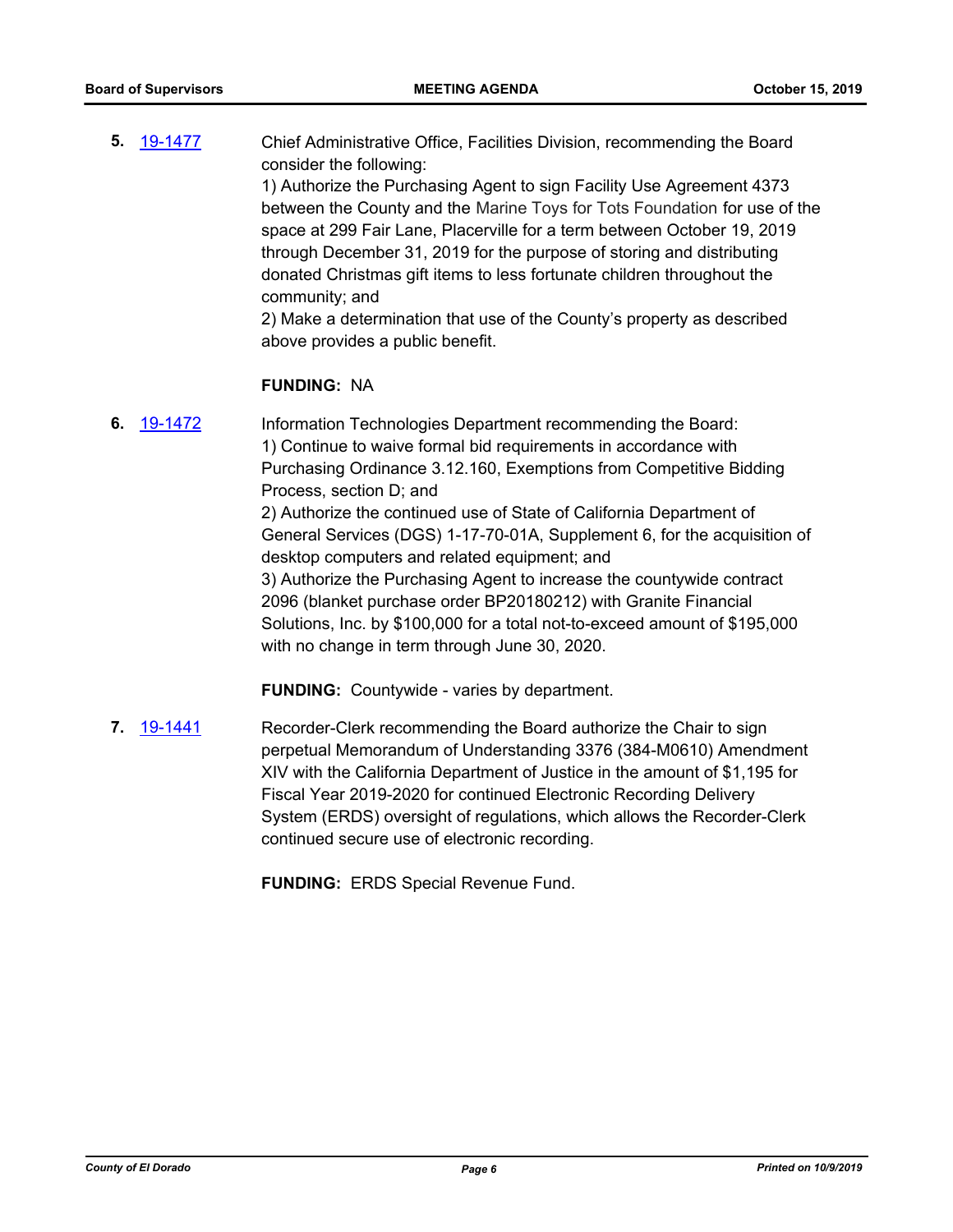#### **LAND USE AND DEVELOPMENT - CONSENT ITEMS**

**8.** [19-1393](http://eldorado.legistar.com/gateway.aspx?m=l&id=/matter.aspx?key=26714) Department of Transportation recommending the Board consider the following:

1) Accept the subdivision improvements for Promontory Village Center Lot 8, TM 13-1513, as complete; and

2) Hold Performance Bond with Rider SUR23100054 in the amount of \$662,628.54 which is to be released after one (1) year if no claims are made; this amount guarantees against any defective work, labor done, or defective materials furnished; and

3) Hold Laborers & Materialmens Bond SUR23100054 in the amount of \$3,813,974.84 for six (6) months to guarantee payments to persons furnishing labor, materials, or equipment; and

4) Authorize the Clerk of the Board to release the respective Bonds after the required time periods.

**FUNDING:** Developer Funded.

**9.** [19-1398](http://eldorado.legistar.com/gateway.aspx?m=l&id=/matter.aspx?key=26719) Department of Transportation recommending the Board approve and authorize the Chair to sign the Third Amendment to Agreement for Services 323-S1711 with Black Fox Timber Management, Inc. extending the term of the Agreement to June 30, 2020, with no changes to the not-to-exceed amount or hourly billing rates.

> **FUNDING:** California Disaster Assistance Act Funds (75% of eligible costs, plus 10% of the 75% for indirect and administrative costs - State), CAL FIRE Grant (25% of allowable costs with a maximum of \$306,175 - State), and the remaining is General Fund (Local).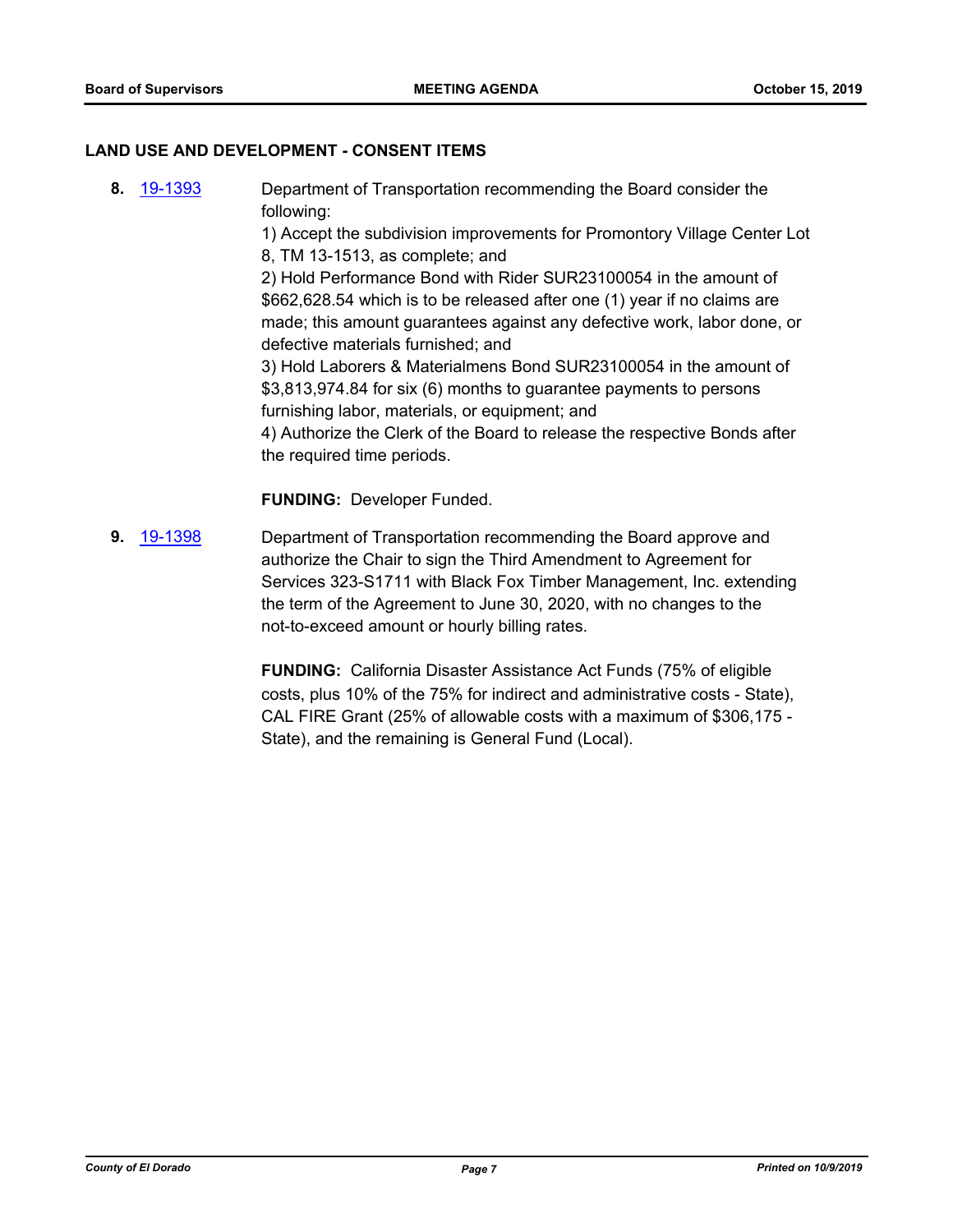#### **LAW AND JUSTICE - CONSENT ITEMS**

**10.** [19-1454](http://eldorado.legistar.com/gateway.aspx?m=l&id=/matter.aspx?key=26775) District Attorney recommending the Board consider the following: 1) Approve and authorize the acceptance of a grant award in the amount of \$272,667 from the California's Governor's Office of Emergency Services for the Sexual Assault Law Enforcement Specialized Units Program for the period of October 1, 2019 - September 30, 2020; 2) Approve and authorize the Chair to sign the Certification of Assurance of Compliance Violence Against Women Act; 3) Authorize the District Attorney to execute the Grant Award Agreement and required documents, including any extensions or amendments thereof which would not increase net county cost; and 4) Approve and authorize the Purchasing Agent to execute Amendment I to Agreement 3417 with The Center for Violence-Free Relationships in an amount not to exceed \$111,436 for the period covering October 25, 2018 through September 30, 2020, to provide one full-time Victim Advocate to the grant program.

> **FUNDING:** California Governor's Office of Emergency Services Violence Against Women Act Services\*Training\*Officers\*Prosecutors Formula Grant Program Funds.

## **END CONSENT CALENDAR**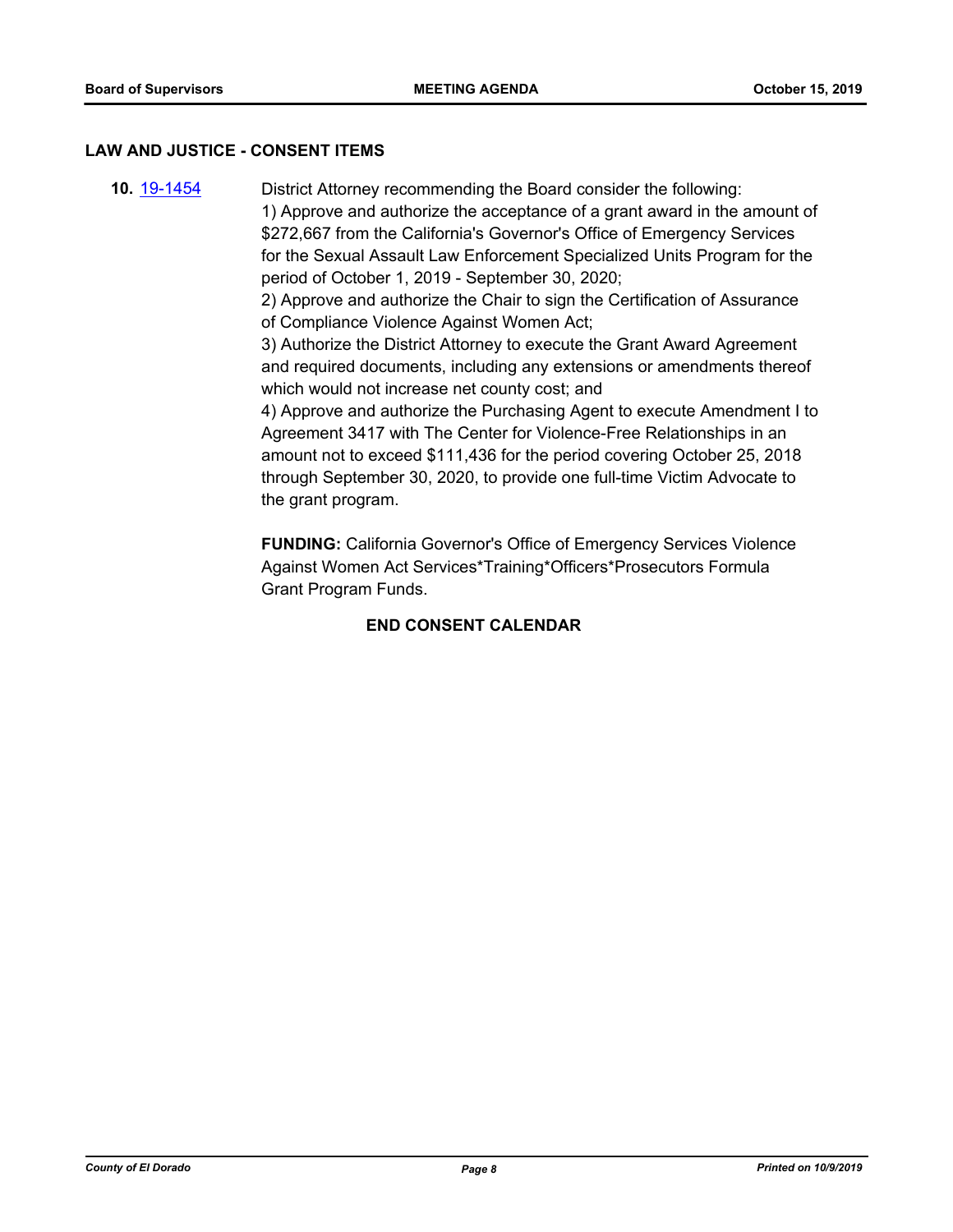#### **DEPARTMENT MATTERS (Items in this category may be called at any time)**

**11.** [19-1479](http://eldorado.legistar.com/gateway.aspx?m=l&id=/matter.aspx?key=26800) Chief Administrative Office, Parks Division, recommending the following regarding the Latrobe Road Rail System Washout Repair Project: 1) Receive a presentation on four options and provide direction on an option for the repair project, with staff recommending approval of Option 4 (below); and 2) If Option 4 is approved, it is recommended the Board approve the attached budget amendment for Fiscal Year 2019-2020 in the amount of \$132,674 allocating \$39,674 in Federal Emergency Management Agency funding and \$93,000 of local funds to the Chief Administrative Office, Parks and Trails Division, for work to be completed by the Department of Transportation. (Est. Time 15 Min.)

> **FUNDING:** Local and state discretionary funding initially (100%). Department of Transportation staff working with the Federal Emergency Management Agency and the California Office of Emergency Services to obtain reimbursement, with local funds coming from Parks Project Savings in the Accumulative Outlay Fund, SPTC JPA, and Ponderosa Quimby Fund; potential General Fund impact depending on option selected.

#### **12.** [19-1539](http://eldorado.legistar.com/gateway.aspx?m=l&id=/matter.aspx?key=26861) Chief Administrative Office requesting the Board:

1) Discuss whether the County should support and fund the participation of Department Heads in the American Leadership Forum, and if so, provide direction to the Chief Administrative Office regarding the level of support that should be provided; and

2) Consider and approve funding for one Department Head to attend the American Leadership Forum in Fiscal Year 2019-2020. (Est. Time: 20 Min.)

**FUNDING:** There is no funding associated with this Board item, but if the Board chooses to fund the participation of Department Heads, the current cost is \$13,500.

**13.** [19-1396](http://eldorado.legistar.com/gateway.aspx?m=l&id=/matter.aspx?key=26717) Department of Transportation recommending the Board approve and authorize the Chair to sign Resolution **169-2019** setting for election a measure to consider a special tax for the purpose of snow removal equipment acquisition and services in the South Shore Snow Removal Zone of Benefit 501 within County Service Area 3, noting that the measure will be submitted to the zone electorate on the ballots distributed for the Presidential Primary Election to be held March 3, 2020. (Est. Time: 20 Min.)

**FUNDING:** County Service Area Zone of Benefit Special Taxes.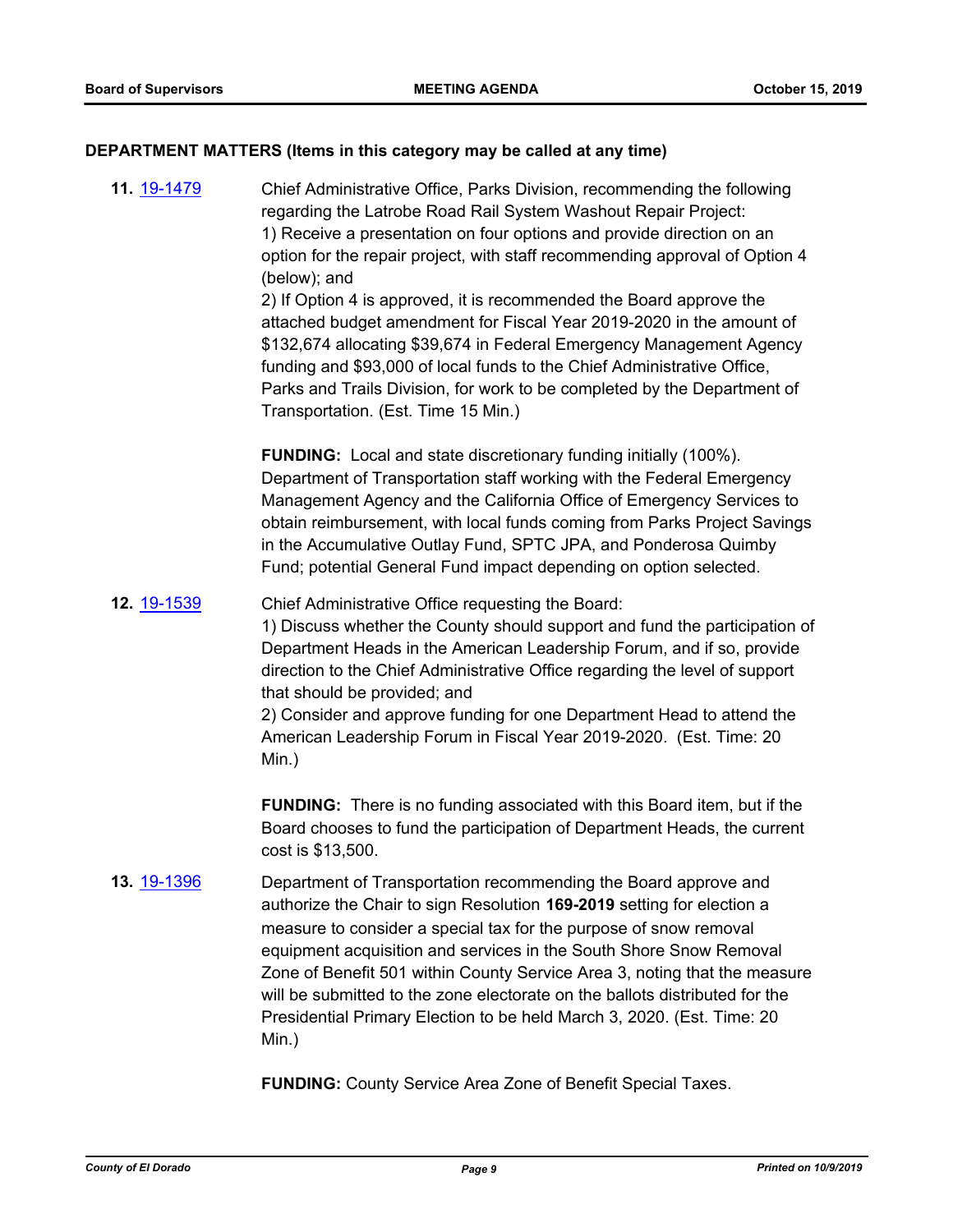**14.** [19-1429](http://eldorado.legistar.com/gateway.aspx?m=l&id=/matter.aspx?key=26750) Planning and Building Department recommending the Board: 1) Award Request for Proposal 19-905-081 for the provision of imagery services, to Planet Labs, Inc., which will be used for geographic information systems to provide updated satellite imagery of the County with the primary use of identifying illegal cannabis cultivation;

> 2) Make findings that it is more feasible and economical to contract for the provision of imagery services with Planet Labs, Inc.;

> 3) Authorize the Planning and Building Department to negotiate a 3-year Agreement for Services with Planet Labs, Inc., in an amount not to exceed \$492,975;

> 4) Authorize the Purchasing Agent to execute said Agreement, contingent upon County Counsel and Risk Management review, including minor revisions as required; and

> 5) Authorize the Chair to execute an amendment to the Fiscal Year 2019-2020 Adopted Budget, increasing expense for the first year of the Agreement and budgeting cannabis tax revenue sufficient to cover the first year cost (4/5 vote required). (Est. Time: 15 Min.)

**FUNDING:** Commercial Cannabis Tax. (General Fund)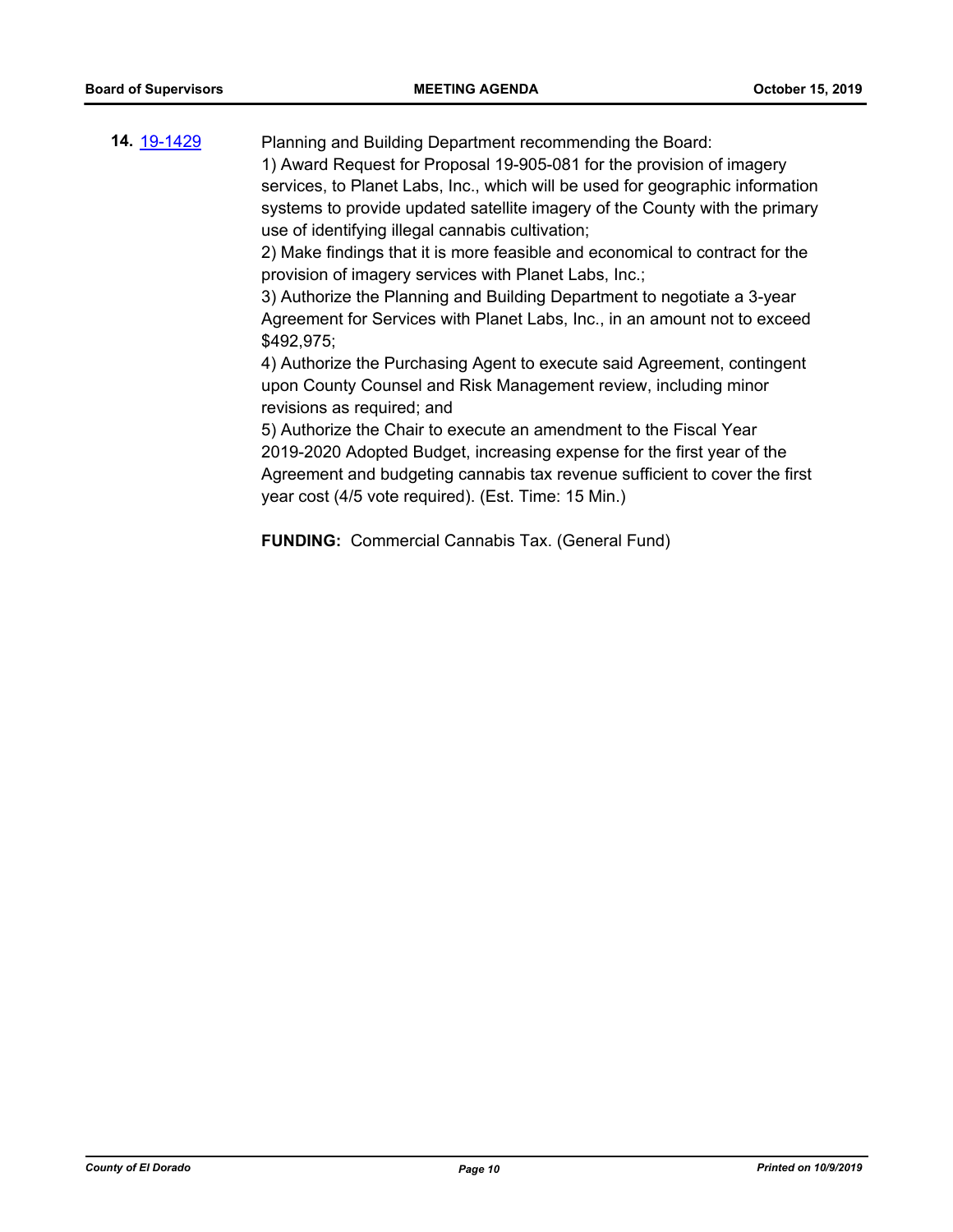#### **10:00 A.M. - TIME ALLOCATION**

**15.** [19-1469](http://eldorado.legistar.com/gateway.aspx?m=l&id=/matter.aspx?key=26790) Department of Transportation recommending the Board receive a presentation on County Service Areas and Zones of Benefit. (Est. Time: 1 Hr.)

**FUNDING:** County Service Area Zones of Benefit.

#### **11:00 A.M. - TIME ALLOCATION**

- **16.** [19-1540](http://eldorado.legistar.com/gateway.aspx?m=l&id=/matter.aspx?key=26862) Supervisor Novasel recommending the Board approve and authorize the Chair to sign a Proclamation to recognize Veterans Day and to honor our veterans, observed on November 11, 2019. The Proclamation will be presented during the Annual Veterans Day ceremony at the El Dorado County Veterans Monument on Monday, November 11, 2019, at 11:00 a.m. Supervisor Novasel respectfully invites the members of the community to attend this ceremony. (Est. Time: 5 Min.)
- **17.** [19-1346](http://eldorado.legistar.com/gateway.aspx?m=l&id=/matter.aspx?key=26667) Community & Economic Development Advisory Committee (CEDAC) recommending the Board: 1) Receive and file a presentation on CEDAC's Annual Report and recommended Action Plan; and 2) Approve the recommended Action Plan. (Est. Time: 30 Min.)

**FUNDING:** N/A

#### **ITEMS TO/FROM SUPERVISORS**

**CAO UPDATE**

**ADJOURNMENT**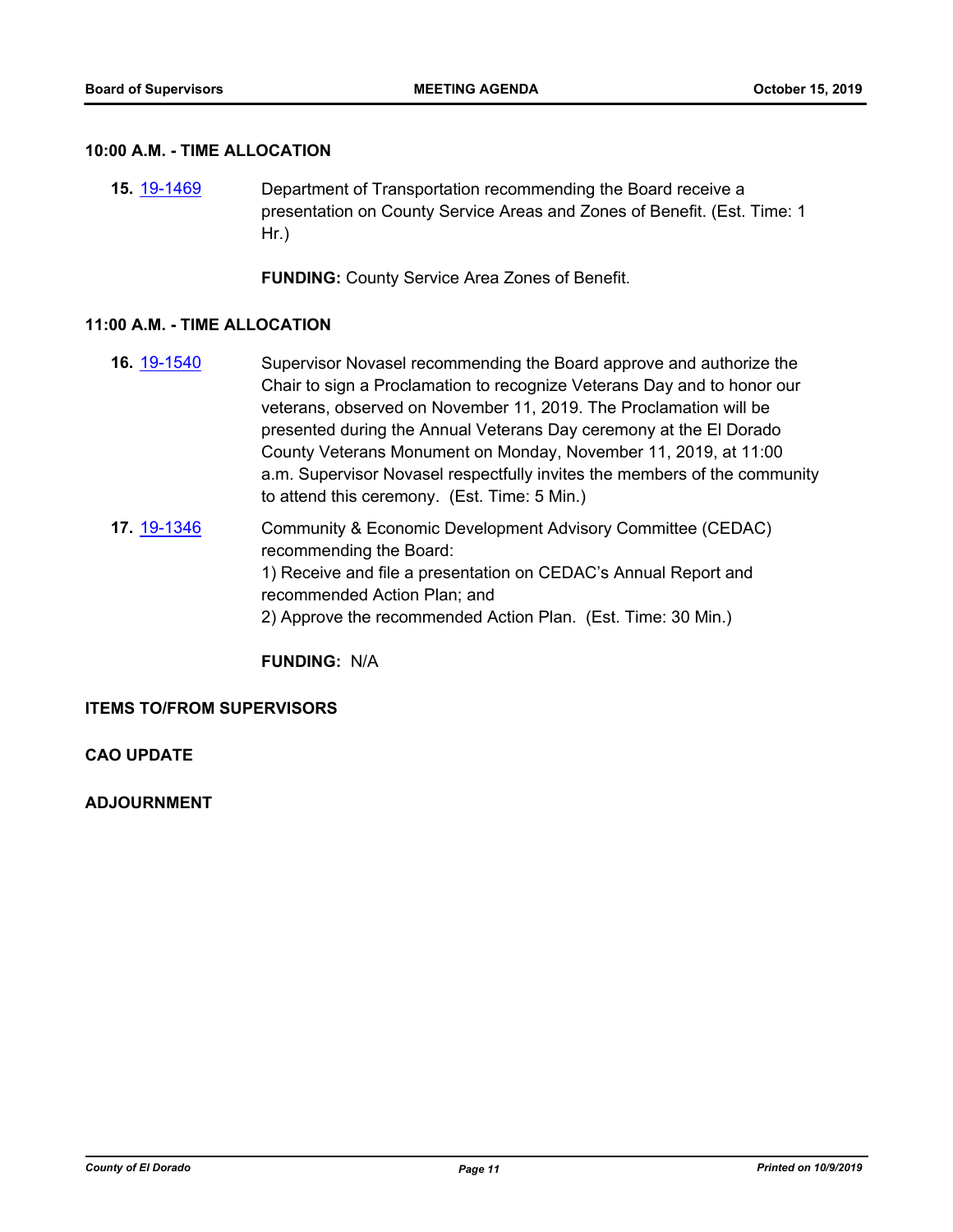## **CLOSED SESSION**

**18.** [19-1544](http://eldorado.legistar.com/gateway.aspx?m=l&id=/matter.aspx?key=26866) **Pursuant to Government Code Section 54957.6 - Conference with Labor Negotiator**: County Negotiator: Director of Human Resources and/or designee. Employee organizations: Operating Engineers Local 3 representing employees in the Trades & Crafts and Corrections Bargaining Units. (Est. Time: 10 Min.)